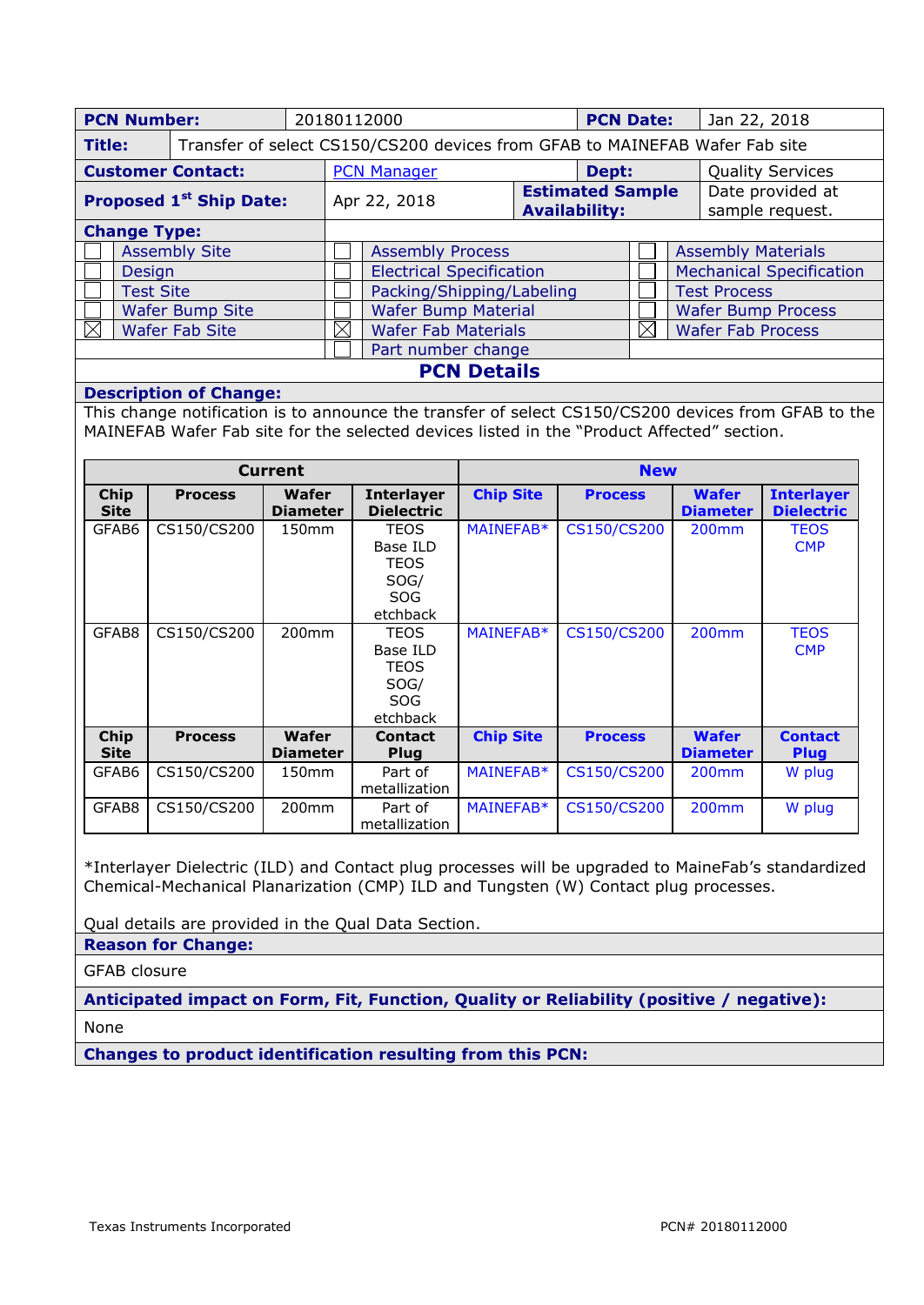| Current:          |                             |                              |                |  |
|-------------------|-----------------------------|------------------------------|----------------|--|
| Current Chip Site | Chip Site Origin Code (20L) | Chip Site Country Code (21L) | Chip Site City |  |
| GFAB6             | GF6                         | GBR                          | Greenock       |  |
| GFAB8             | GF8                         | GBR                          | Greenock       |  |

# **New Fab Site:**

| New Chin Site |     | Chip Site Origin Code (20L)   Chip Site Country Code (21L)   Chip Site City |                       |
|---------------|-----|-----------------------------------------------------------------------------|-----------------------|
| MAINFFAR      | CUA | <b>USA</b>                                                                  | <b>South Portland</b> |

Sample product shipping label (not actual product label)

| <b>O</b> TEXAS<br>(1P) SN74LS07NSR<br>INSTRUMENTS<br>G4<br>IN: Malaysia<br><b>MADE</b><br>0336<br>(Q)<br>(D)<br><b>2DC:</b><br>2σ:<br>31T)LOT: 3959047MLA<br>/260C/1 YEAR SEAL DT<br>MSL 2<br>7523483SI2<br>4W)<br><b>235C/UNLIM</b><br>03/29/04<br>MSL.<br>$'$ P)<br>OPT:<br>ITEM:<br><b>UU333511</b><br>39<br><b>CCO:USA</b><br>CSO: SHE<br>5А<br>L)T0:1750<br>LBL :<br><b>Product Affected:</b> |                  |                  |                     |  |
|----------------------------------------------------------------------------------------------------------------------------------------------------------------------------------------------------------------------------------------------------------------------------------------------------------------------------------------------------------------------------------------------------|------------------|------------------|---------------------|--|
| ADC10738CIWM/NOPB                                                                                                                                                                                                                                                                                                                                                                                  | DS26C31TMX/NOPB  | DS34C86TMX/NOPB  | DS89C21TM/NOPB      |  |
| ADC10738CIWMX/NOPB                                                                                                                                                                                                                                                                                                                                                                                 | DS26C32ATM/NOPB  | DS34C87TM/NOPB   | DS89C21TMX/J7002999 |  |
| DP8570AV/NOPB                                                                                                                                                                                                                                                                                                                                                                                      | DS26C32ATMX/NOPB | DS34C87TMX/NOPB  | DS89C21TMX/NOPB     |  |
| DP8570AVX/NOPB                                                                                                                                                                                                                                                                                                                                                                                     | DS26LV31TM/NOPB  | DS34LV86TM/NOPB  | LM12458CIV/NOPB     |  |
| DP8573AV/NOPB                                                                                                                                                                                                                                                                                                                                                                                      | DS26LV31TMX/NOPB | DS34LV86TMX/NOPB | LM12458CIVX/NOPB    |  |
| DP8573AVX/NOPB                                                                                                                                                                                                                                                                                                                                                                                     | DS26LV32ATM/NOPB | DS34LV87TM/NOPB  | LM12H458CIV/NOPB    |  |
| DP8573A-W<br>DS26LV32ATMX/NOPB                                                                                                                                                                                                                                                                                                                                                                     |                  | DS34LV87TMX/NOPB | SCL1033-V0/E7001896 |  |
| DS26C31TM/NOPB<br>DS34C86TM/NOPB                                                                                                                                                                                                                                                                                                                                                                   |                  |                  |                     |  |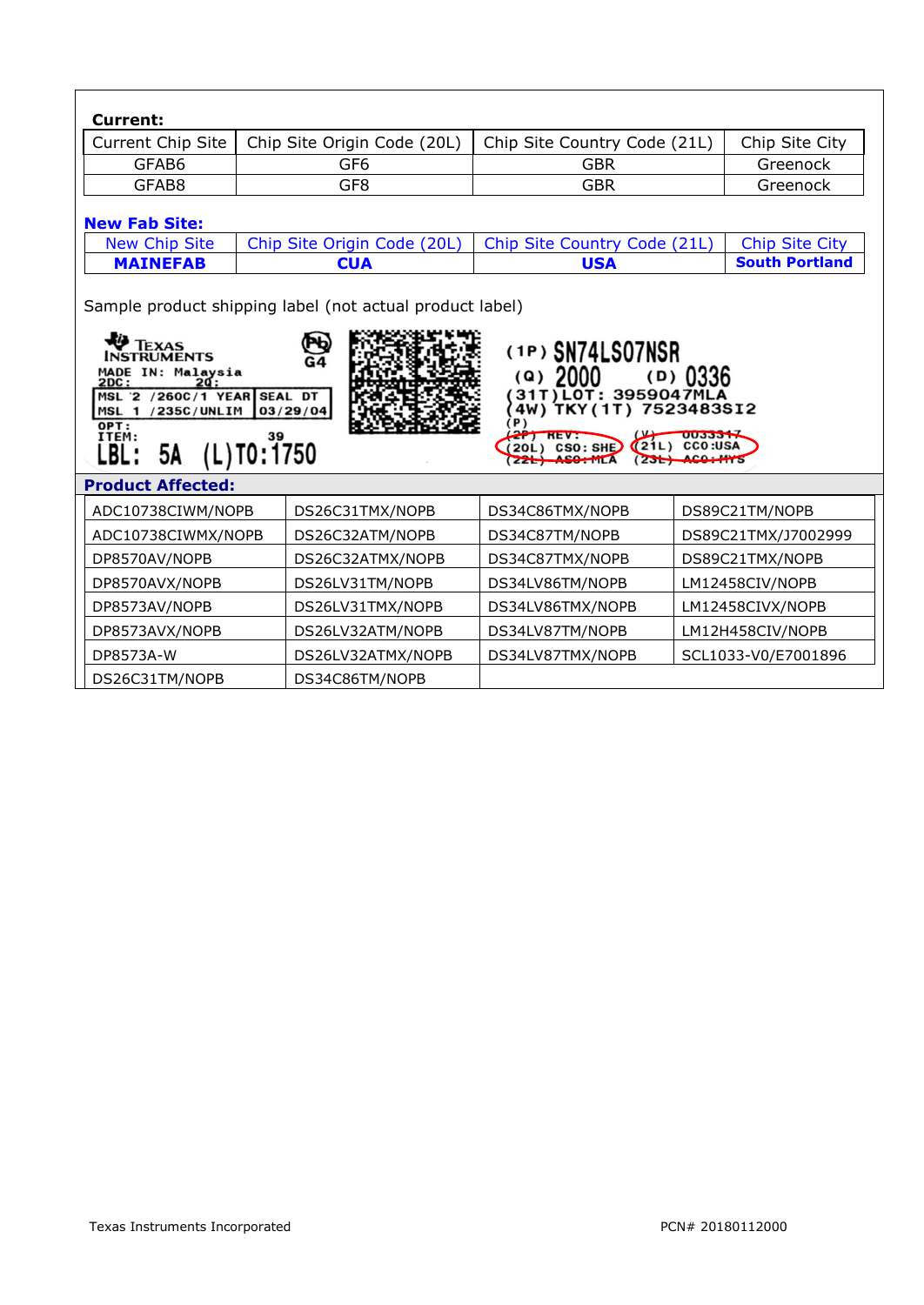### **Qualification Report**

### MAINEFAB CS200 Technology Qualification Approve Date 21-Dec-2017

#### **Product Attributes**

| <b>Attributes</b>         | <b>Qual Device:</b>  |
|---------------------------|----------------------|
|                           | ADC10664CIWM/NOPB QL |
| <b>Assembly Site</b>      | AMKOR AP1            |
| Package Family            | <b>SOIC</b>          |
| <b>Wafer Fab Supplier</b> | MAINEFAB             |
| <b>Wafer Fab Process</b>  | <b>CS200</b>         |

- QBS: Qual By Similarity

- Qual Device ADC10664CMWNOPB is qualified at LEVEL3-260C

#### **Qualification Results** Data Displayed as: Number of lots / Total sample size / Total failed

| <b>Type</b> | <b>Test Name / Condition</b>       | <b>Duration</b>          | <b>Qual Device:</b><br>ADC10664CIWM/NOPB |
|-------------|------------------------------------|--------------------------|------------------------------------------|
| AC          | Autoclave 121C                     | 96 Hours                 | 3/240/0                                  |
| <b>HAST</b> | Biased HAST, 130C/85%RH            | 96 Hours                 | 3/240/0                                  |
| ТC          | Temperature Cycle, -65/150C        | 500 Cycles               | 3/240/0                                  |
| <b>ELFR</b> | Early Life Failure Rate, 125C      | 48 Hours                 | 3/2400/0                                 |
| <b>HTOL</b> | Life Test, 125C                    | 1000 Hours               | 3/240/0                                  |
| <b>HTSL</b> | High Temp Storage Bake 150C        | 1000 Hours               | 3/240/0                                  |
| <b>HBM</b>  | ESD - HBM                          | 2500 V                   | 3/9/0                                    |
| <b>CDM</b>  | ESD - CDM                          | 500 V                    | 3/9/0                                    |
| LU          | Latch-up                           | (per JESD78)             | 3/18/0                                   |
| <b>ED</b>   | <b>Electrical Characterization</b> | Per Datasheet Parameters | 3/90/0                                   |
| MQ          | Assembly MQ                        | ۰                        | Passed                                   |
| <b>MQ</b>   | Wafer FAB MQ                       | $\overline{\phantom{a}}$ | Passed                                   |

- Preconditioning was performed for Autoclave, Unbiased HAST, THB/Biased HAST, Temperature Cycle, Thermal Shock, and HTSL, as applicable

- The following are equivalent HTOL options based on an activation energy of 0.7eV: 125C/1k Hours, 140C/480 Hours, 150C/300 Hours, and 155C/240 Hours

- The following are equivalent HTSL options based on an activation energy of 0.7eV: 150C/1k Hours, and 170C/420 Hours

- The following are equivalent Temp Cycle options per JESD47: -55C/125C/700 Cycles and -65C/150C/500 Cycles

Quality and Environmental data is available at TI's external Web site: http://www.ti.com/

Green/Pb-free Status:

Qualified Pb-Free (SMT) and Green

# **Qualification Report** CS150 Technology Qualification - MFAB

### Approve Date 21-July-2017

#### **Product Attributes**

| <b>Attributes</b>        | <b>Qual Device:</b><br>ADC12138CIMSA/NOPB |
|--------------------------|-------------------------------------------|
| <b>Assembly Site</b>     | AMKOR AP1                                 |
| Package Family           | <b>SSOP</b>                               |
| Wafer Fab Supplier       | MAINEFAB                                  |
| <b>Wafer Fab Process</b> | CS150                                     |

- QBS: Qual By Similarity

- Qual Device ADC12138CIMSA/NOPB is qualified at LEVEL3-260C